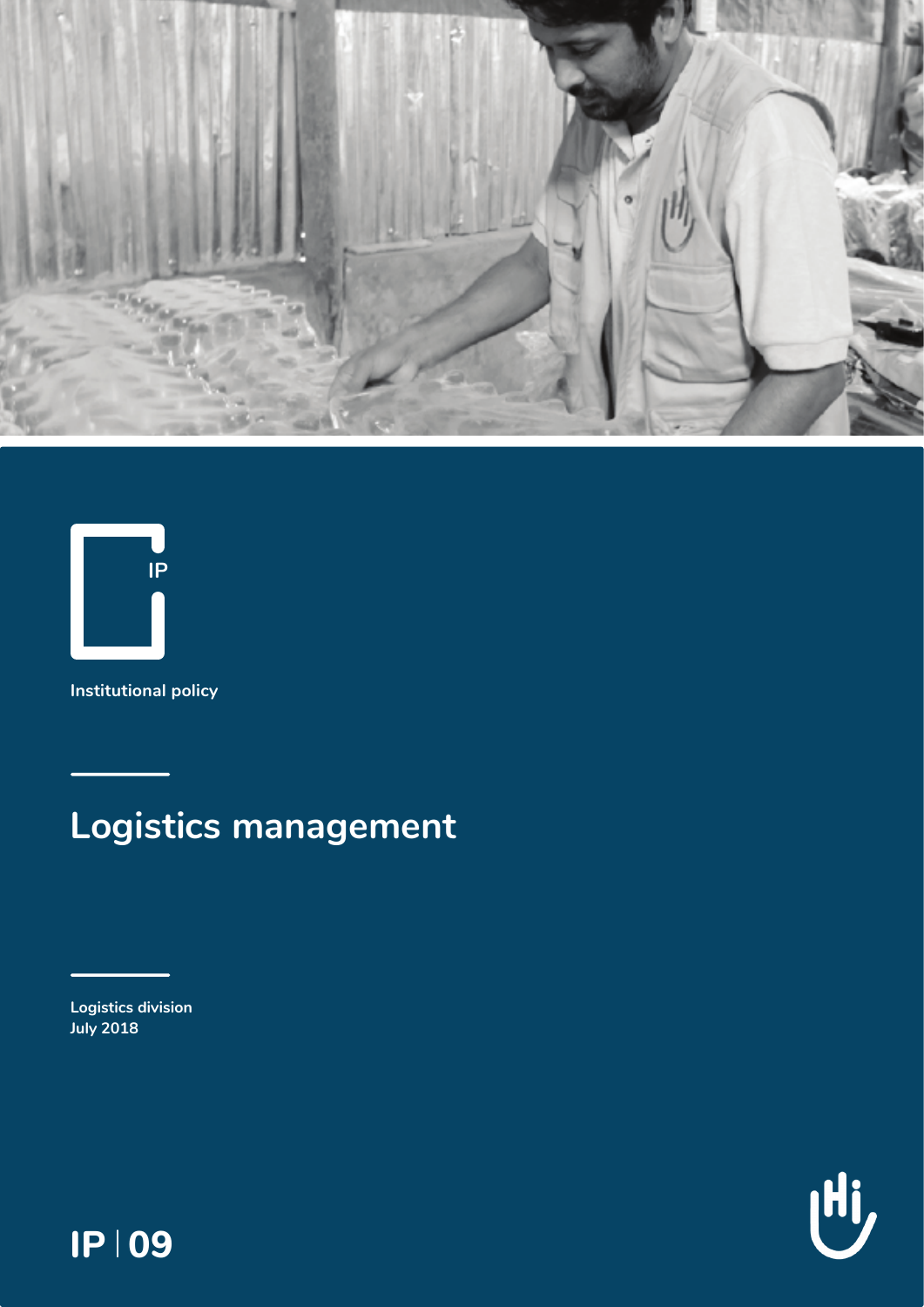

#### **Institutional policy**

# **Logistics management**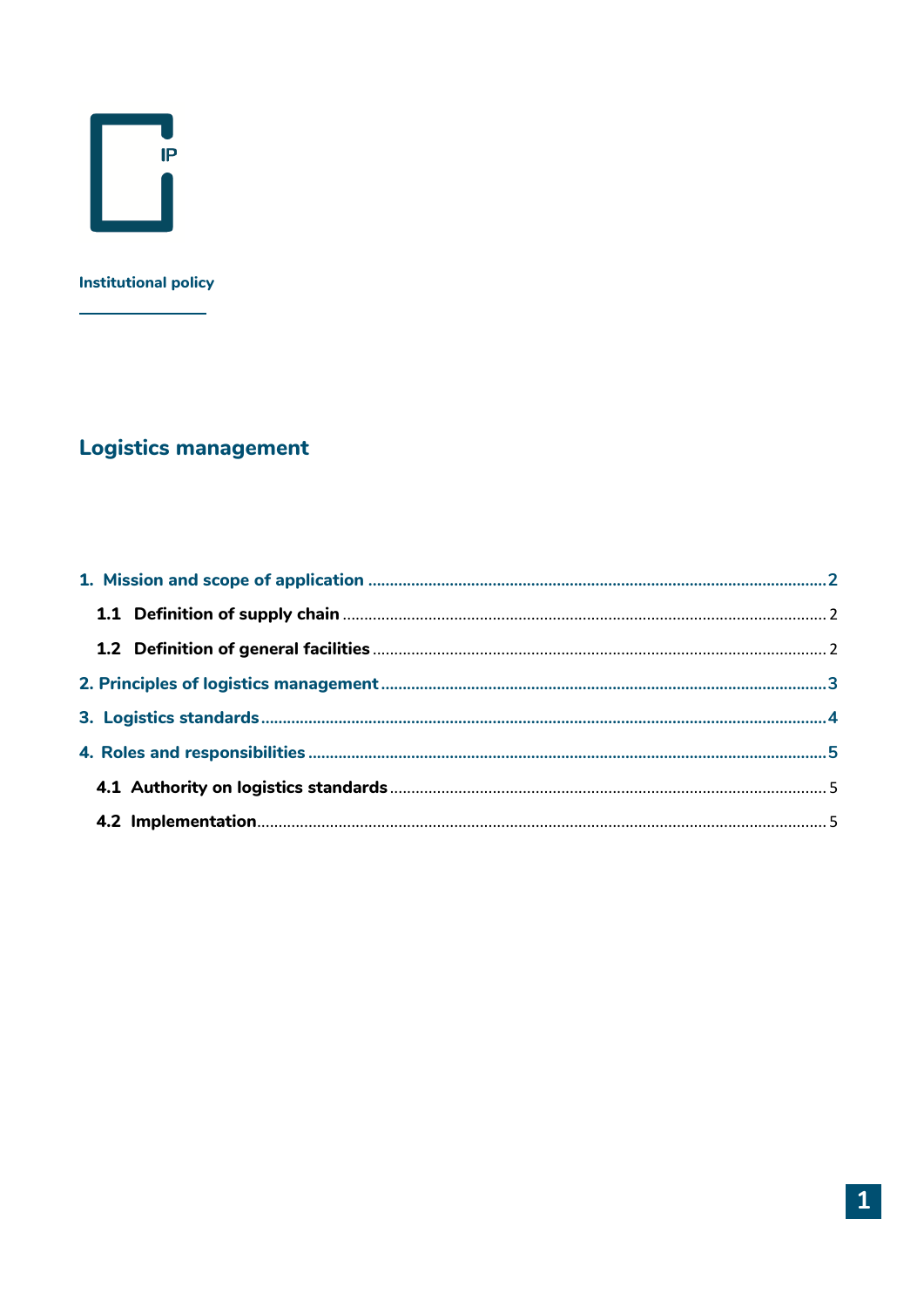# <span id="page-2-0"></span>**1.**

## **Mission and scope of application**

Logistics mission is to contribute towards the **successful delivery of aid to the beneficiaries of Humanity & Inclusion (HI) through the provision of support to HI's teams** and respect for economic, quality and safety & security constraints.

To this end, Logistics is responsible for managing HI's **supply chain** and **general facilities.** Sound management in these two areas of logistics is **crucial to optimising HI's resources** and **maximising the efficiency of its operations.** 

**This institutional policy applies to the whole HI network**<sup>1</sup> **.**

### **1.1**

#### <span id="page-2-1"></span>**Definition of supply chain**

The definition of **supply chain** at HI incorporates the specific nature and requirements of our sector of activity.

The **supply chain is a process for supplying goods, services or intellectual services in an efficient manner (quality, cost and delivery).** It involves planning, purchase management, supply management, the transport of goods and stock management. It also includes **coordination**, **information** systems and **measures** for **optimising the management of resources,** ensuring the **transparency** of our actions and improving the **performance** of our projects. Ultimately, its role is to meet the **needs of HI's beneficiaries**.

### **1.2**

1

#### <span id="page-2-2"></span>**Definition of general facilities**

General facilities are all the **material resources** needed by our organisation to function properly. These resources include **buildings, equipment** and **vehicles** and serve to meet the **needs of the teams** while meeting the **requisite safety conditions.**

<span id="page-2-3"></span><sup>1</sup> **The HI network** encompasses the whole **HI organisation**, i.e. the **Federation** (**Lyon**, **Paris** and **Brussels HQs** and the **programmes**), **the 8 national associations** and the **HI Institute for Humanitarian Action**. See **[HI](https://hinside.hi.org/intranet/jcms/prod_2216534/fr/one-team-une-nouvelle-terminologie-pour-designer-les-differentes-composantes-de-l-ecosysteme-hi)  [ecosystem](https://hinside.hi.org/intranet/jcms/prod_2216534/fr/one-team-une-nouvelle-terminologie-pour-designer-les-differentes-composantes-de-l-ecosysteme-hi)**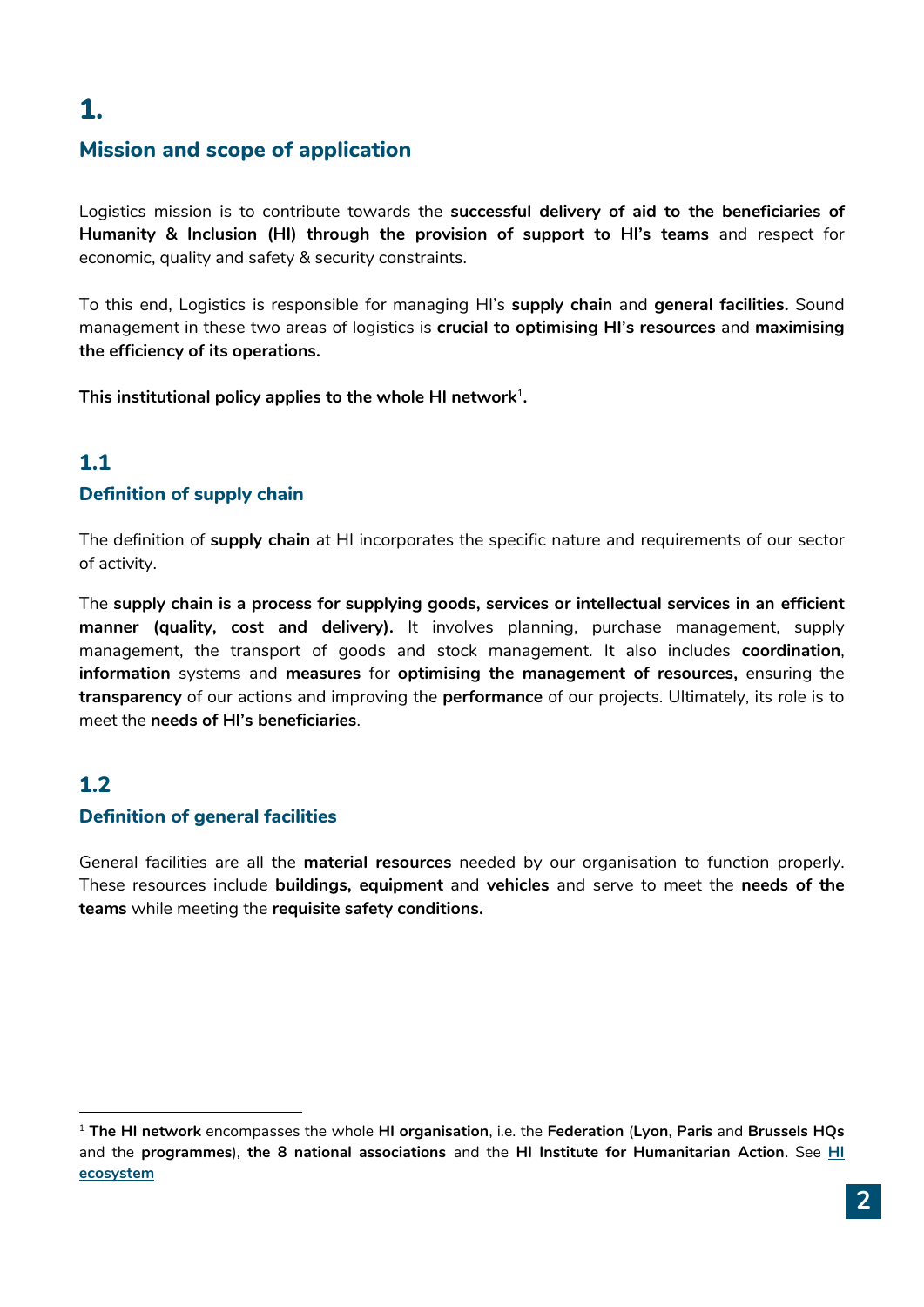# <span id="page-3-0"></span>**2.**

## **Principles of logistics management**

**The following ten principles govern our logistics practices at all times.**

- **1.** Stringently **plan** project's logistical requirements at the drafting stage (in terms of products and services to be provided and human and financial resources required) in order to ensure its **feasibility**;
- **2.** Guarantee HI's **accountability** through the transparent (traceability) and optimised ("value for money") management of logistical resources;
- **3.** Ensure the coherent management of timelines in order to meet the beneficiaries' needs in an **efficient** manner;
- **4.** Respect **quality norms and standards** to guarantee the best possible products and services for implementing our projects and meeting our beneficiaries' needs, and ensure that these products and services are also the best choice in terms of technical quality, cost, life expectancy, availability and maintenance;
- **5.** Manage supplies in conformity with HI's logistics standards<sup>2</sup> or the requirements of the funding body when these are more binding, with respect to national and international legislation and in strict compliance with HI's ethics $^3;$
- **6.** Whenever possible, support local economies and mitigate our impact on the environment by making purchases as near as possible to the areas of intervention, **being careful not to harm** local populations, structures or markets and taking all necessary measures to prevent the negatives effects of aid in the logistics field ("do no harm");
- **7.** Ensure **optimal reception, working and safety conditions** for anyone (HI teams, beneficiaries, partners, etc.) using our premises, equipment, stocks or vehicles;
- **8.** Promote HI's policies on child protection<sup>4</sup> and the prevention of bribery and corruption<sup>5</sup>;
- **9.** Guarantee **the right level of control** of logistics standards to ensure risk management that is measured, assumed by the organisation and adapted to each context, thereby guaranteeing the efficiency of our logistics;
- **10.Refuse** to work with suppliers/service providers involved with criminal organisations or in any activity considered illegal according to national or international law.

1

<sup>2</sup> See chapter 3 : « **Logistics standards** »

<sup>3</sup> See « **[Ethical guidelines and positioning](https://hinside.hi.org/intranet/jcms/prod_2006712/fr/institut-hi-pour-l-action-humanitaire?portlet=prod_2080563)** » published by the HI Institute for Humanitarian Action

<sup>4</sup> See **[Child protection policy](https://hinside.hi.org/intranet/jcms/prod_2122100/fr/1-protection-de-l-enfance)** 

<sup>5</sup> See **[Policy for the prevention of bribery and corruption](https://hinside.hi.org/intranet/jcms/prod_2113477/fr/1-politique-et-principes)**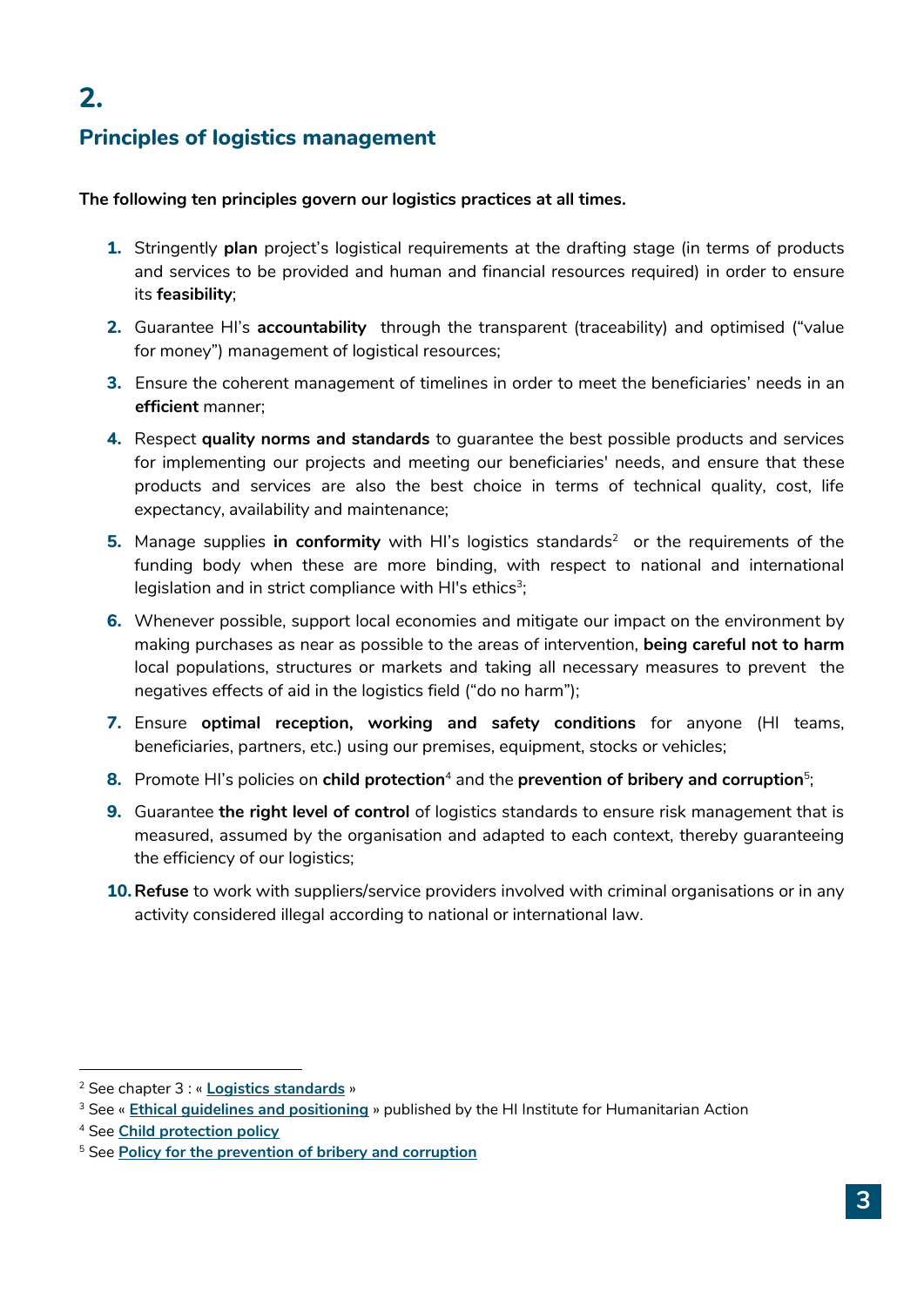# <span id="page-4-0"></span>**3.**

**.** 

## **Logistics standards**

**The principles given above are the foundation on which HI has based its logistics standards.** These standards delimit logistics management within the organisation.

Logistics management begins with the assessment of beneficiaries' needs and is an integral part of **every stage in the project cycle**<sup>6</sup> .

This management applies the minimum **logistics standards** established by HI as shown in the pyramid below:



 $\rightarrow$  **See HI logistics standards on HInside** 

<sup>6</sup> See **[Project Planning, Monitoring and Evaluation Policy](https://hinside.hi.org/intranet/jcms/prod_2119055/fr/tout-sur-la-politique-pse)** and **[Project Quality Framework](https://hinside.hi.org/intranet/jcms/prod_2131544/fr/le-referentiel-qualite-projet)**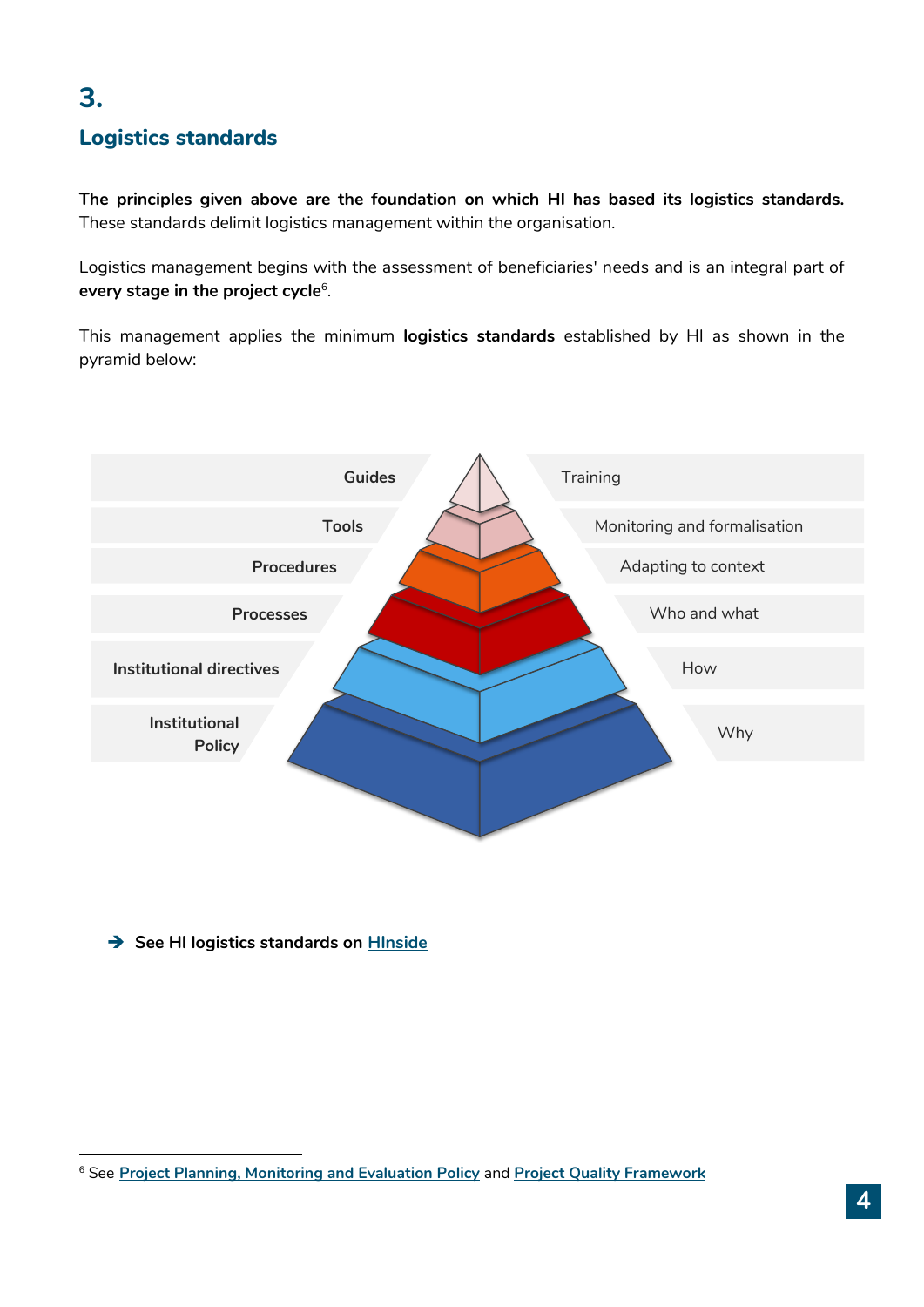# <span id="page-5-0"></span>**4. Roles and responsibilities**

## <span id="page-5-1"></span>**4.1**

#### **Authority on logistics standards**

**Logistics Division** at Lyons HQ has authority over HI's logistics standards and is responsible for their development, ensuring that **transparency, optimisation, simplification** and **response capacity** are its **key priorities**. Logistics Division thus guarantees that **these standards meet the organisation's operational needs and the transparency requirements of funding bodies.** It also ensures their **dissemination** among all HI's teams.

# <span id="page-5-2"></span>**4.2**

**.** 

## **Implementation**

On each HI network site<sup>7</sup>, the implementation of logistics standards comes under the authority of **the site's director** who can delegate all or part of these responsibilities to his/her team members. The delegation of this authority must be written.

The **services in charge of logistics on each site** are also under the authority of the site directors and **must be structured** in such a way as to **efficientl**y meet the needs of HI's teams and ensure accountability with regard to our **beneficiaries, donors and funding bodies** in strict conformity with the principles set forth in this policy.

HI teams, **at all levels and in all places,** must be extremely vigilant and inflexible whenever there is a risk of **conflict of interest** or **bribery.**

<sup>7</sup> See definition in the footnote on page n°**[1](#page-2-3)**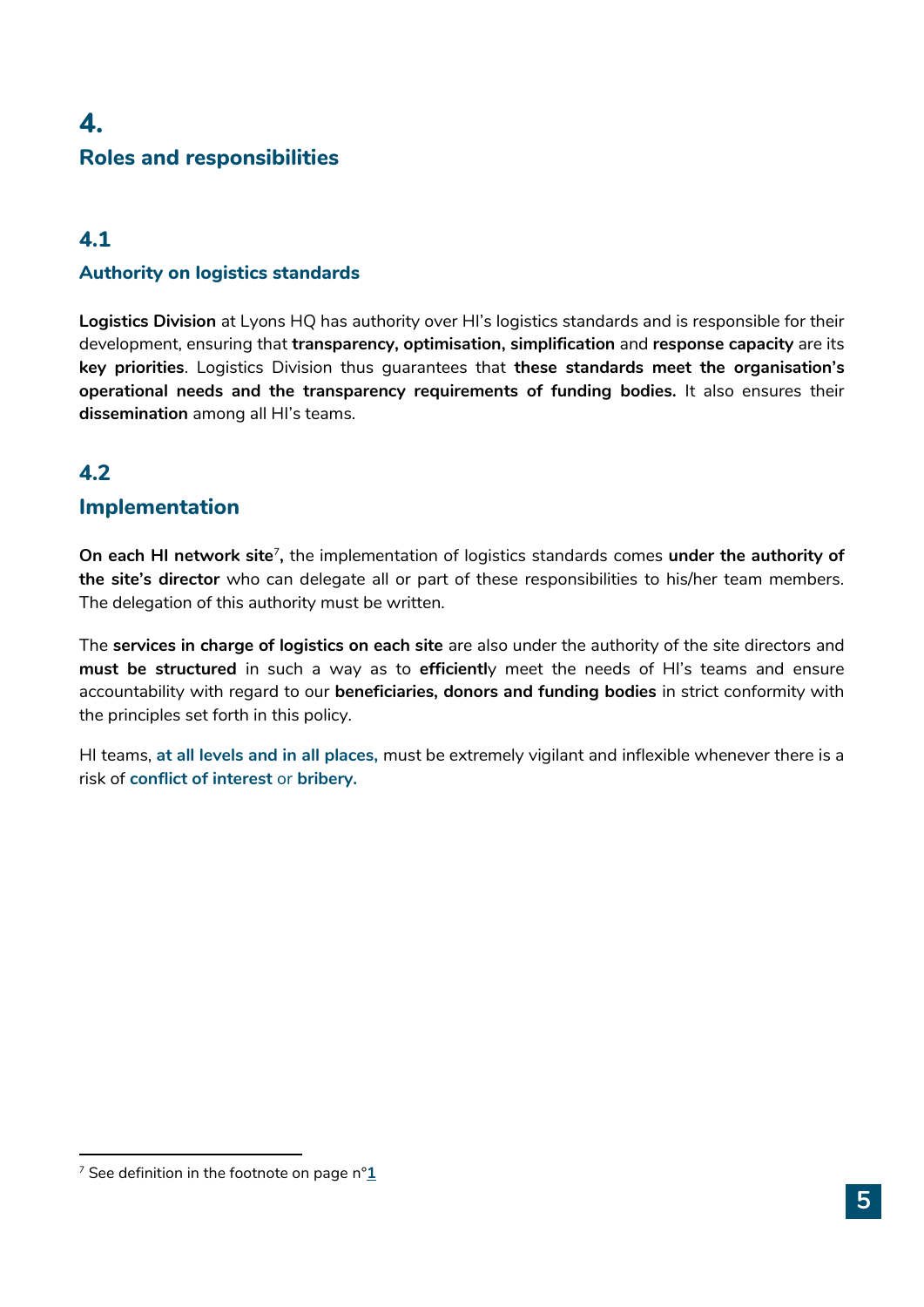**Please address any questions on this policy to: [m.giraud@hi.org](mailto:m.giraud@hi.org)**

**Approved by the Directorate on 6 July 2018**<sup>8</sup>

Photo credits: © Philippa Poussereau / Humanité & Inclusion (Bangladesh, 2018)

**.** 

<sup>8</sup> Link to **[Divisions and Governance](https://hinside.hi.org/intranet/jcms/prod_2134040/fr/directions-et-gouvernance-juin2017)**